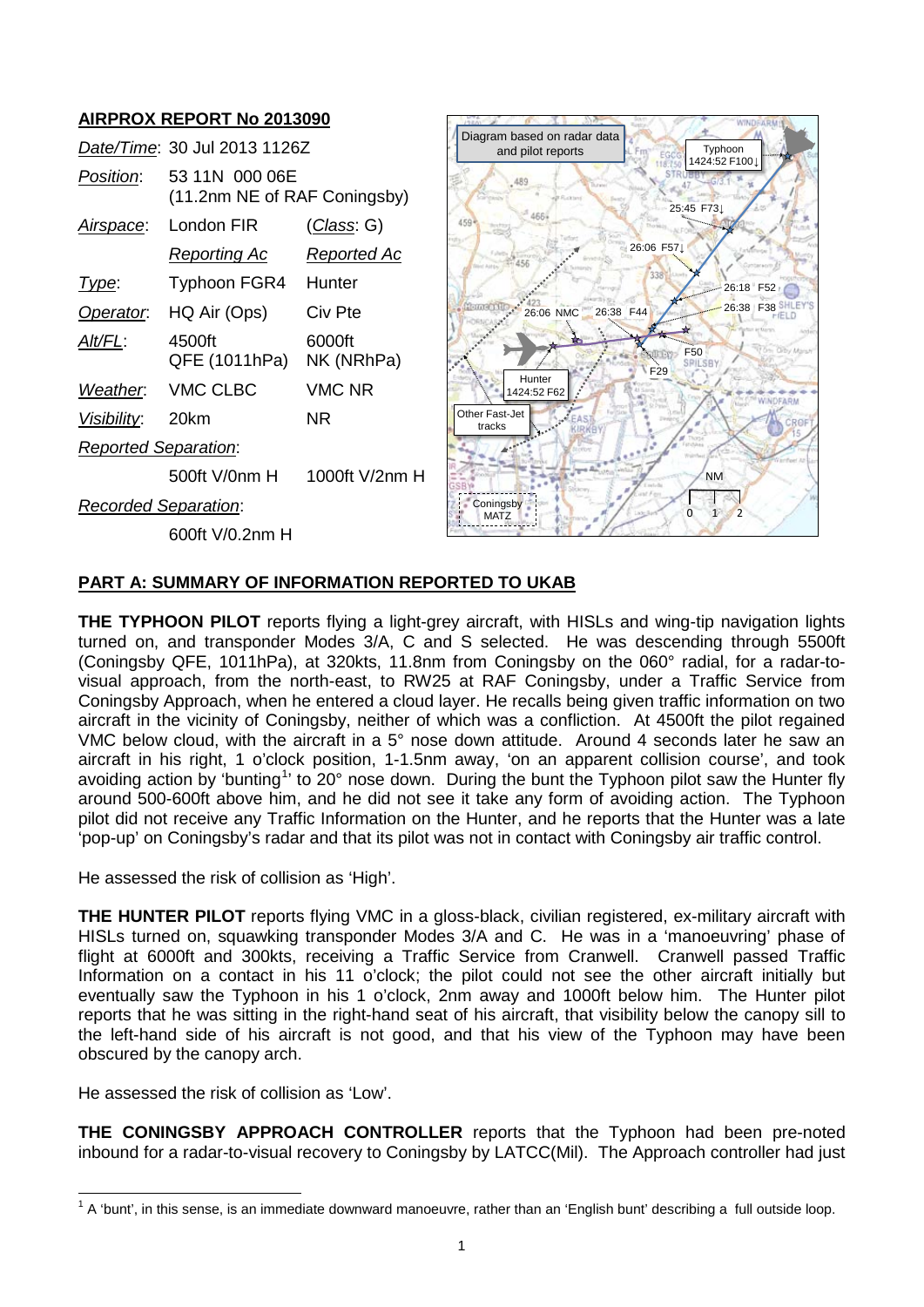handed a Tutor over to the Talkdown controller and was expecting another fast-jet to depart the visual circuit to join the radar training circuit when the Typhoon made radio contact. Approach informed the Typhoon pilot of both of these aircraft and instructed him to descend to 2500ft (QFE 1010hPa) to provide separation against the departing fast-jet until he could assess the aircrafts' tracks properly. Following this traffic information the Typhoon pilot declared 'Fuel Priority'. The Approach controller describes being distracted by tracks conflicting with the departing fast-jet, which had turned downwind in accordance with its clearance, but had not yet called on frequency; he called the Tower controller via land-line to expedite the transfer of control. When the departing fast-jet pilot made contact, the Approach controller passed traffic information to him on a track which he subsequently believed to be the Hunter; he then took a handover on a further inbound fast-jet, and established 2-way communications with its pilot. At this point the Typhoon pilot reported that he had taken avoiding action against the Hunter and asked if it was showing on radar. The Approach controller had to rotate the SSR labels to see clearly and could then see the Hunter's radar return, displaying a Waddington ATC squawk, and indicating FL038 'slightly above' the Typhoon; he reported that he had not passed traffic information on the Hunter to the Typhoon pilot at any point. Approach assessed his workload throughout the Airprox sequence as medium to high.

He perceived the severity of the incident as 'Medium'.

**THE CONINGSBY ATC SUPERVISOR** reports that, earlier in the day, she had refused a telephone request for the Hunter to carry out a practice diversion to Coningsby because of the predicted volume of Coningsby based traffic. She was present in the Approach Control Room during the Airprox and was supporting the Approach controller by assisting with liaison calls. She assessed the Unit's and the controllers' workloads as medium, with Approach handling 'mixed approaches', the Departures position manned, two Talkdown controllers being employed to allow a fast-jet to recover with a Tutor ahead, and several formations recovering earlier than expected. 'Multiple liaison calls' were required for pre-notes, inbound handovers and fuel priority calls, so she instructed that the next inbound aircraft should be handed to Director in order to relieve the Approach controller's workload. The Supervisor does not recall the Hunter being in confliction with the Typhoon initially, and opined that the Hunter's manoeuvring had changed the situation and led to a loss of its Mode C. Following the Airprox, she contacted Waddington ATC and arranged for the Hunter to be handed to Coningsby to ease recovery of their remaining aircraft.

The Supervisor opined that her refusal of permission for a practice diversion may have been interpreted by the Hunter pilot as a refusal to provide ATC services, including  $LARS^2$  $LARS^2$  services, and that the pilot had subsequently wanted a handover to Waddington despite his location having a greater impact on Coningsby's traffic.

**THE CRANWELL DEPARTURES CONTROLLER** reports providing a Traffic Service to the Hunter pilot, departing Cranwell, on a VHF frequency, requesting general handling between 3000ft and 12000ft to the north-east of Cranwell. The Supervisor informed him that Coningsby were operating to capacity and could not accept the Hunter so he passed traffic information to the pilot on an aircraft 12nm away and commenced a handover to Waddington, which was the next suitable LARS unit. The Hunter was carrying out 'high energy' manoeuvres during the handover, and the previously passed traffic information was updated 'north-east, 5nm, above, descending, south-west bound'. Having heard the traffic information being passed, the Waddington LARS controller accepted the handover and the Hunter pilot left the Cranwell controller's frequency.

He perceived the severity of the incident as 'Medium'.

**A QUALIFIED CRANWELL ATC SUPERVISOR** reported on behalf of the actual Duty Supervisor on duty during the Airprox. The Duty Supervisor had not been aware of the Airprox because the Unit was only informed after he had departed on leave; however, the reporting supervisor was also on duty, in another role, at the time. He recalls that the Duty Supervisor had spoken to Coningsby ATC, who refused to accept the Hunter for a practice diversion and, due to traffic levels, could not provide it

<span id="page-1-0"></span><sup>2</sup> Lower Airspace Radar Services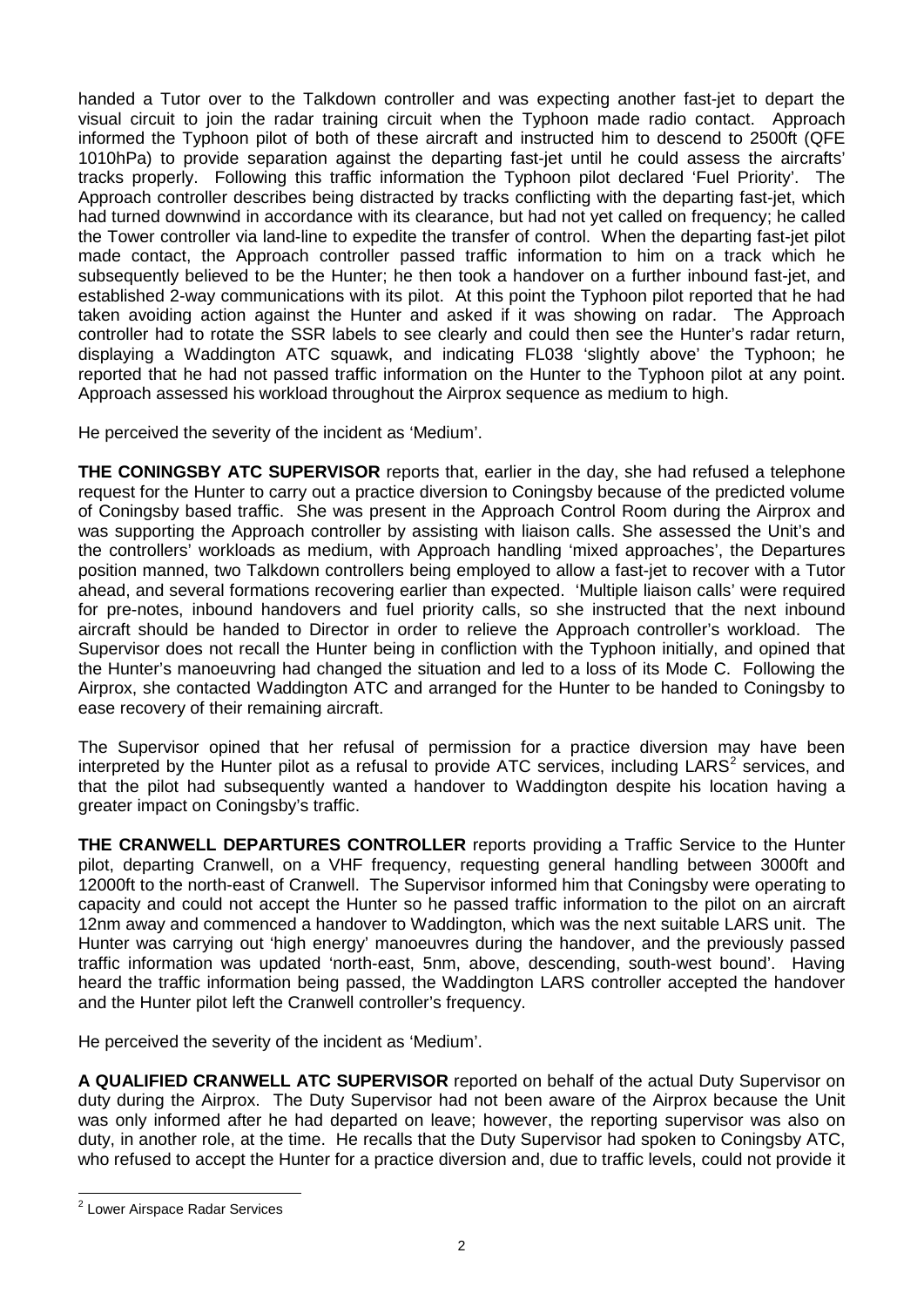with LARS. He assessed the [Cranwell] Unit's and the Departures Controller's workloads as mediumto-low.

**THE WADDINGTON LARS CONTROLLER** reports taking a handover on the Hunter from Cranwell Departures; he assessed his workload as 'low'. The aircraft was 5nm north-east of Coningsby so the Waddington controller suggested that it would be better to hand the aircraft to Coningsby ATC. The Cranwell controller replied that Coningsby ATC was unable to accept the Hunter and proceeded with the handover. Waddington LARS recalls hearing the Cranwell controller passing traffic information to the Hunter pilot '12 o'clock, opposite direction descending.' The Hunter was handed to the Waddington controller within the 3000ft to 12000ft block, indicating FL041; Cranwell Departures updated the traffic information to the pilot and the Waddington controller acknowledged the traffic information and gave Cranwell his frequency. By the time the Hunter was in contact with the Waddington LARS controller he reports that it was within 0.5nm of the Typhoon and he recalls his first call to the Hunter pilot was 'identified, traffic, 6 o'clock, half a mile, same level, Traffic Service'. The Hunter pilot replied that he could see the other aircraft and had been visual with it for some time.

He perceived the severity of the incident as 'Low'.

**THE WADDINGTON ATC SUPERVISOR** reports that the Hunter was clearly in confliction with a stream of fast-jets returning to Coningsby and, despite the Hunter pilot having visual contact with the Typhoon, opined that the overall traffic situation would have been managed better if the Hunter had been handed to Coningsby ATC. He assessed his Unit's and the controllers' workloads as 'low' and reports that, as the Airprox occurred before the Hunter pilot contacted Waddington, the LARS controller had done all he could by passing traffic information as soon as the pilot contacted him.

### **Factual Background**

The Coningsby weather at 1050Z was:

METAR EGXC 301050Z 22013KT 9999 BKN028 20/13 Q1011 BLU TEMPO SCT022 WHT

The Cranwell weather at 1050Z was:

METAR EGYD 301050Z 21010KT 9999 SCT030 20/12 Q1011 BLU TEMPO -SHRA SCT020 WHT

The Waddington weather at 1050Z was:

METAR EGXW 301050Z 23010KT 9999 SHRA BKN028 BKN120 19/12 Q1011 BLU TEMPO 7000 SHRA SCT024 WHT

#### **Analysis and Investigation**

#### **Military ATM**

All heights/altitudes quoted are based upon SSR Mode C from the radar replay unless otherwise stated. Analyses of the unit RT transcripts determined that the Waddington transcript timings were approx 32-secs slow and have been amended accordingly. However, the combination of 3 different units' RT recordings and their varying time-bases will not correlate exactly with the NATS radar replay and it is likely that some error of up to +/- 2 secs remains.

Coningsby operate a typical division of responsibility for IFR and VFR recoveries; Director provides ATS<sup>[3](#page-2-0)</sup> to aircraft conducting instrument and Radar-to-Visual approaches, whilst Approach provides ATS to aircraft recovering visually.

<span id="page-2-0"></span><sup>&</sup>lt;sup>3</sup> Air Traffic Services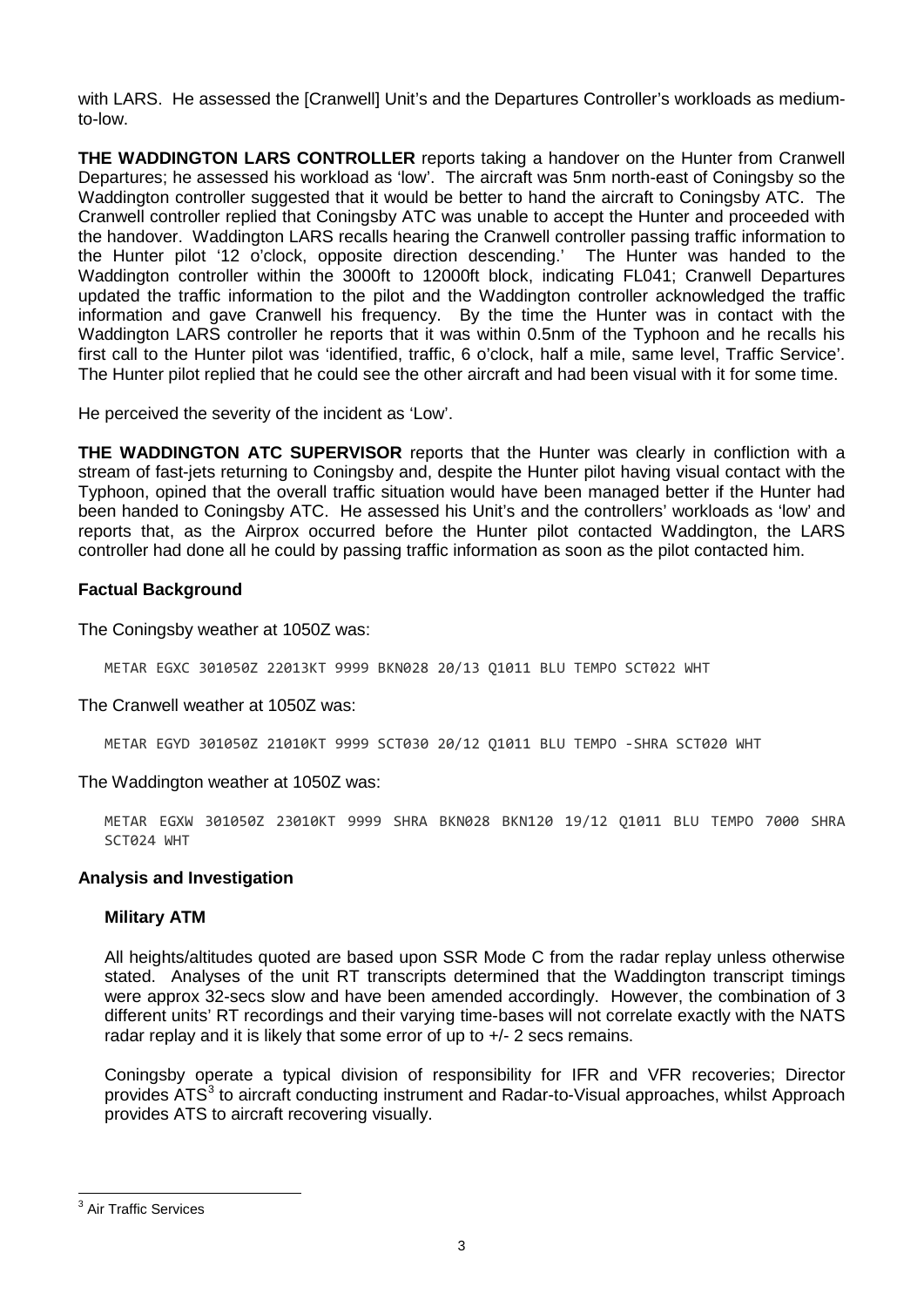The incident sequence commenced at 1123:03 as the Typhoon called Coningsby Approach on handover from LATCC(Mil), descending to FL50. Coningsby Approach was providing ATS to 2 further aircraft operating in the Coningsby RTC $4$  and had received a pre-note from LATCC(Mil) on a further fast-jet recovering from EGD 323C for a visual recovery. At this point, the Typhoon was 28nm north-east of Coningsby, tracking south-westerly, indicating descent through FL155; the Hunter was 7.5nm west-south-west of Coningsby, tracking east-north-easterly, indicating a climb through FL42.

Between 1123:49 and 1124:04, Coningsby Approach accepted a pre-note from LATCC(Mil) on a pair of unrelated fast-jets recovering to Coningsby for an IFR approach. The Coningsby Supervisor reported that 'several formations were recovering earlier than expected' and that they 'opened' the Director control position for 'the next aircraft inbound…to relieve [Approach] workload'; it is reasonable to argue that this was following this pre-note for the IFR pair. At 1124:02, Cranwell Departures advised the Hunter pilot "*once you are clear of the lateral confines of Coningsby MATZ, manoeuvre altitude 3000ft to 12000ft, Barnsley 1-0-0-6*" which was read back by the pilot. At this point, the Hunter was 2.6nm north-west of Coningsby, tracking northeasterly, indicating a climb through FL53; the Typhoon was 23.7nm north-east of Coningsby, tracking south-westerly, indicating descent through FL129.

Between 1124:18 and 1124:27, Coningsby Approach 'warned in' the incident Typhoon and one further fast-jet to Coningsby Tower for visual recoveries. Coincidentally, Cranwell Departures initiated a handover of the Hunter to Waddington Zone. At 1124:22, towards the start of that handover, the Hunter was 3.7nm north-north-east of Coningsby, tracking north-easterly, indicating FL55; the incident Typhoon was 22.4nm north-east of Coningsby and indicating descent through FL117.

Routinely, given the location of the Hunter's general handling, Cranwell would expect to 'hand' the Hunter to Coningsby; however, Cranwell Departures believed that Coningsby were unable to provide an ATS to the Hunter. Subsequent to the incident, Cranwell determined that someone on the unit had contacted Coningsby ATC to request a practice diversion on behalf of the Hunter pilot; this request was turned down due to traffic levels at Coningsby. Although the Cranwell Supervisor mentioned in their report that they had had this conversation with Coningsby, at the time of the BM SPA investigation, they could not recall having done this. Analysis of all recorded Cranwell ATC landlines did not highlight a conversation between the Cranwell Supervisor and Coningsby ATC and, had such a conversation occurred, it was likely that it would have been on a recorded landline. Moreover, standard procedure at Cranwell is for Station Operations to contact other units to request practice diversions, not ATC; consequently, it is unlikely that the Supervisor had done this. At 1110, as the Hunter was taxiing for departure at Cranwell; the Tower controller, operating in the band-boxed Tower/Ground position, advised them that "*Coningsby cannot accept you for a P-D*", resulting in the pilot asking to conduct a practice diversion at Waddington. Cranwell's landline and RT recordings had no record of Tower being advised that the Hunter had not been accepted for a practice diversion by Coningsby, but the message could have been passed to them person-to-person on an unrecorded land-line. At the time of the BM SPA investigation, the Tower could not recall how they came by this information, and it has not been possible to determine this through other means. At 1114, due to traffic loading, the band-boxed Tower/Ground position was split and, at 1115, Ground pre-noted the Hunter to Cranwell Departures who questioned whether there was a "*handover to Coningsby*?" Ground replied, "*Coningsby won't accept him; he's looking for a handover to Waddington*." Cranwell Departures reported that the Supervisor also advised them that the 'Hunter was not to be handed to Coningsby' because they were 'operating to capacity'. What is reasonably clear is that at some point, one or more Cranwell ATC personnel developed the belief that Coningsby was unable to provide an ATS to the Hunter, having had the request for a practice diversion refused. As the Hunter was inbound to Waddington for a practice diversion, it was reasonable for Cranwell Departures to have handed the aircraft to Waddington ATC given that they believed that Coningsby could not provide it with an ATS and that Waddington is a LARS provider in the area.

<span id="page-3-0"></span><sup>4</sup> Radar Training Circuit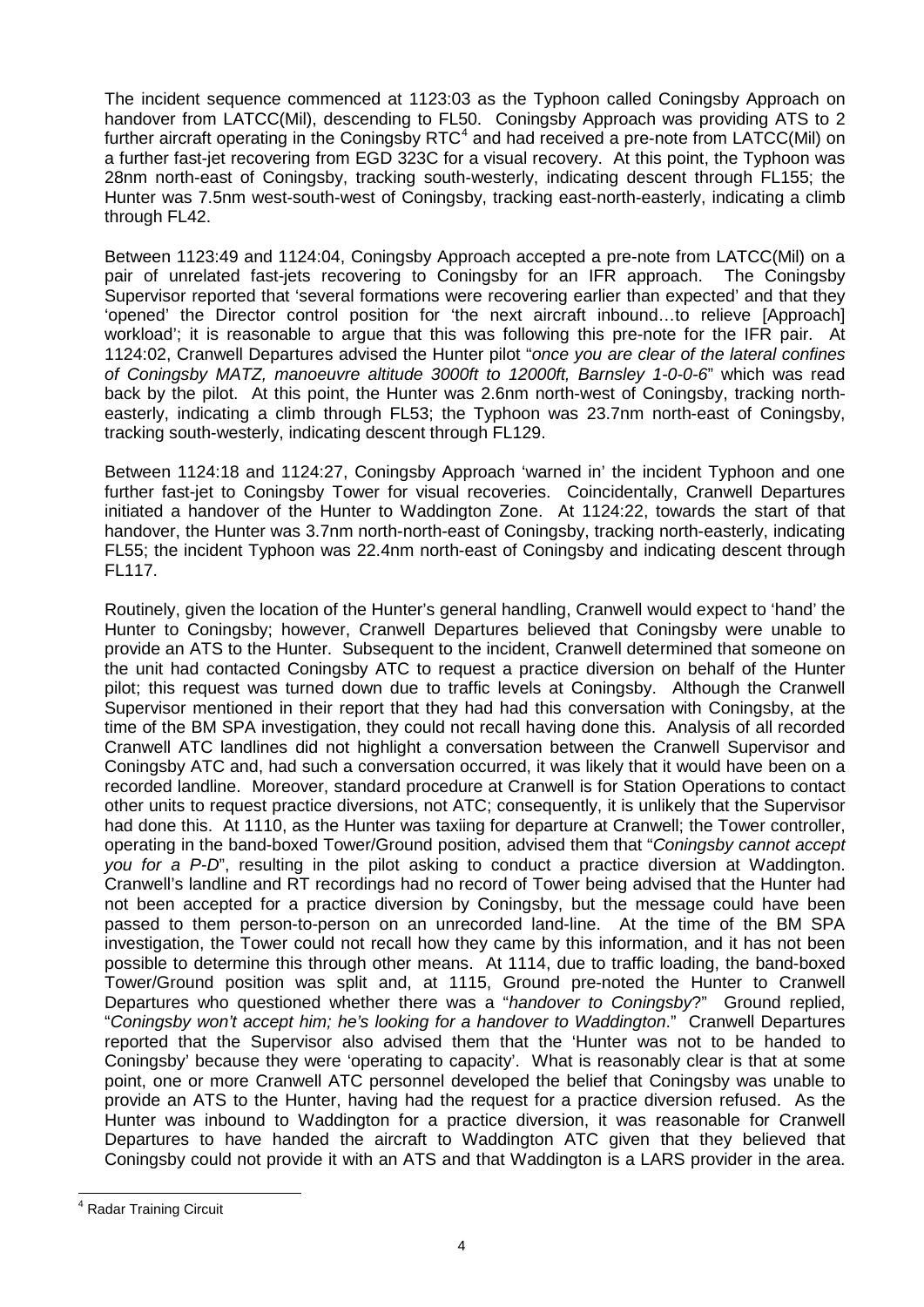Moreover, from the Hunter pilot's perspective, the critical factor was that he was in receipt of an ATS and thus received Traffic Information. However, given the Hunter's position at the point that Cranwell Departures initiated the handover to Waddington, it is reasonable to have expected Cranwell Departures to have ascertained the Hunter pilot's intended area for general handling and to have passed this information to Coningsby. Equally, it is perhaps more important to highlight that it was Coningsby ATC that required this information given the Hunter's proximity to the Coningsby RTC and the weather in the local area, yet this information was not sought.

During the Cranwell-Waddington handover at 1124:52, Cranwell Departures passed Traffic Information to the Hunter on the Typhoon, advising them "*traffic 12 o'clock, 1-2 miles, opposite direction, well above, descending, believed to be a recovery to Coningsby*" which was acknowledged. Figure 1 depicts the incident geometry at this point; SSR 3A 2601 is the Hunter (6.4nm north-north-east of Coningsby), SSR 3A 1743 is the incident Typhoon.



Figure 1: Incident Geometry at 1124:52.

Between 1124:32 and 1124:51, Coningsby Approach was involved in trying to establish communications with the pilot of the unrelated fast-jet within the RTC, who had delayed his initial RT call to Coningsby Approach. At 1124:57, the unrelated fast-jet (SSR 3A 1747 in Figure 1) called Coningsby Approach, who was then involved in an exchange of RT with this aircraft until 1125:31. This exchange included Coningsby Approach passing Traffic Information to this pilot on the Hunter, erroneously describing it as a Tutor, having assumed the aircraft's identity based on the Cranwell SSR 3A code. During this exchange, at 1125:01, the Hunter commenced a period of dynamic manoeuvring and the aircraft's SSR Mode C became intermittent, suggesting that there was a vertical element to the manoeuvring. Whilst the SSR at terminal units is generally less susceptible to Mode C 'drop-outs' caused by high-energy manoeuvring than the NATS area radars from which the replay is taken, the Coningsby ATC personnel reported that they also observed the Hunter's SSR Mode C information 'dropping out'. At the point that the Hunter commenced manoeuvring, the aircraft was 6.2nm north-east of Coningsby.

At 1125:32, Coningsby Approach advised the incident Typhoon of the other Coningsby IFR traffic to affect them, providing specific Traffic Information on both aircraft. At the point at which Coningsby Approach passed Traffic Information to the incident Typhoon pilot on the RTC fast-jet, the Hunter was 2nm east of that Typhoon, tracking east-north-easterly, indicating FL57; however, Coningsby Approach did not provide Traffic Information to the Typhoon on the Hunter at this point, nor later in the incident sequence. During this exchange of RT with the incident Typhoon, the aircraft advised Coningsby Approach that they were "*fuel priority*" which was acknowledged.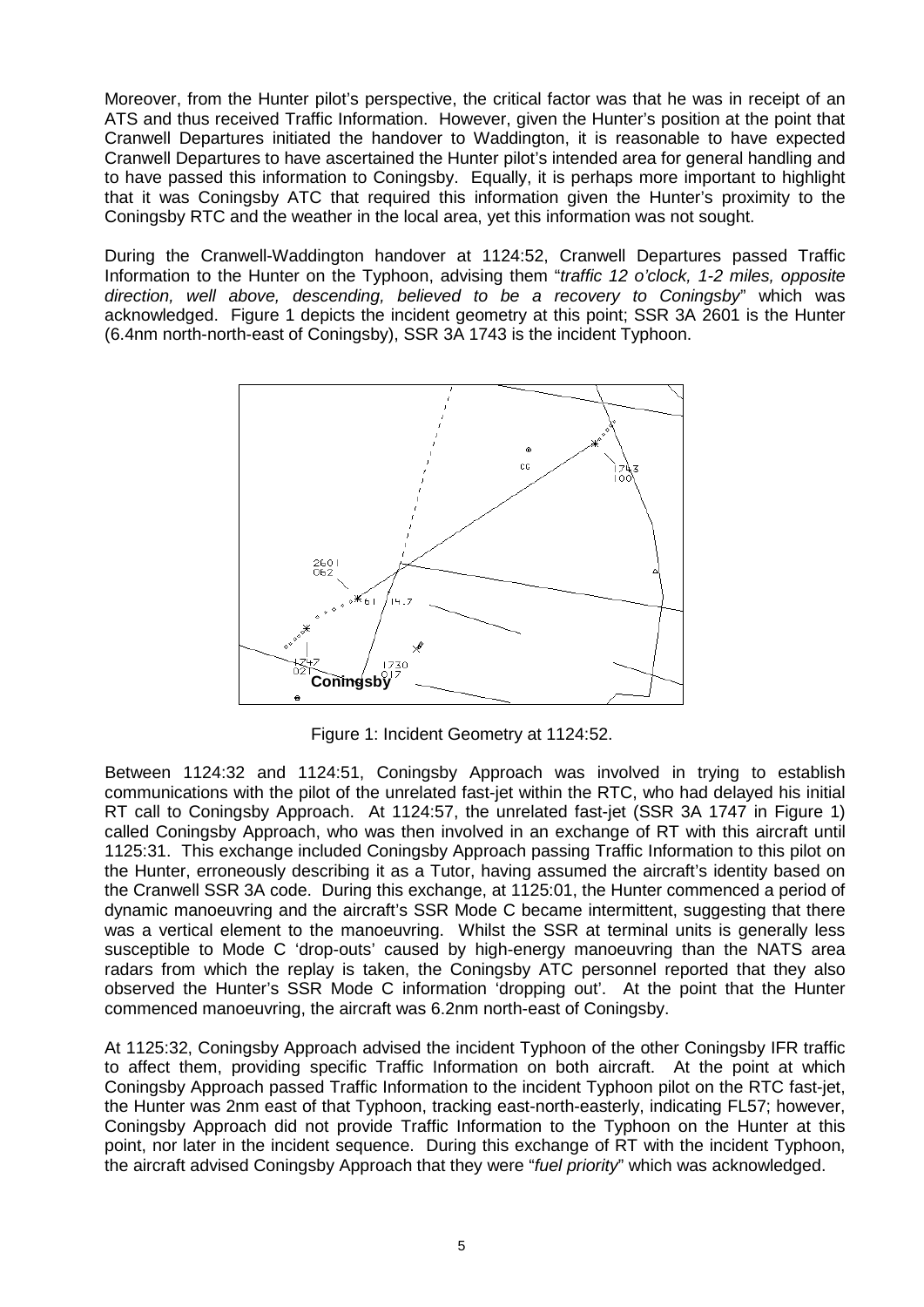CAP 774 Chapter 1 Para 9 states that 'there may be circumstances that prevent controllers from passing timely traffic information and/or deconfliction advice, e.g. high workload, areas of high traffic density, unknown aircraft conducting high energy manoeuvres, or when traffic is not displayed to the controller or is obscured by surveillance clutter. Controllers shall inform the pilot of reductions in traffic information along with the reason and the probable duration. Coningsby Approach did not advise the Typhoon that the ATS was reduced.

As the handover of the Hunter from Cranwell to Waddington progressed, the SSR 3A assigned by Waddington to the Hunter became visible on the radar at 1125:42. Shortly after, at 1125:45, Cranwell Departures updated the Traffic Information on the incident Typhoon to the Hunter pilot, advising him "*previously reported traffic, north-east, 5 miles, south-westbound, above and descending*" which was acknowledged. Figure 2 depicts the incident geometry at this point; the Hunter's SSR 3A was 3601.



Figure 2: Incident Geometry at 1125:45.

At 1125:58, the Hunter commenced another period of dynamic manoeuvring with the aircraft's SSR Mode C again becoming intermittent. Between 1126:07 and 1126:17, Coningsby Approach was involved in an exchange of RT with the next fast-jet recovering visually (32.3nm north-east of Coningsby, tracking south-westerly, indicating descent through FL131) whilst simultaneously advising Coningsby Tower of the incident Typhoon's 'fuel priority' status. Co-incident with the start of this exchange, Cranwell Departures instructed the Hunter pilot to "contact Waddington Zone 1-2-7 decimal 3-5" which was acknowledged at 1126:09. Figure 3 depicts the incident geometry at this point, showing that the Hunter had adopted a westerly track.

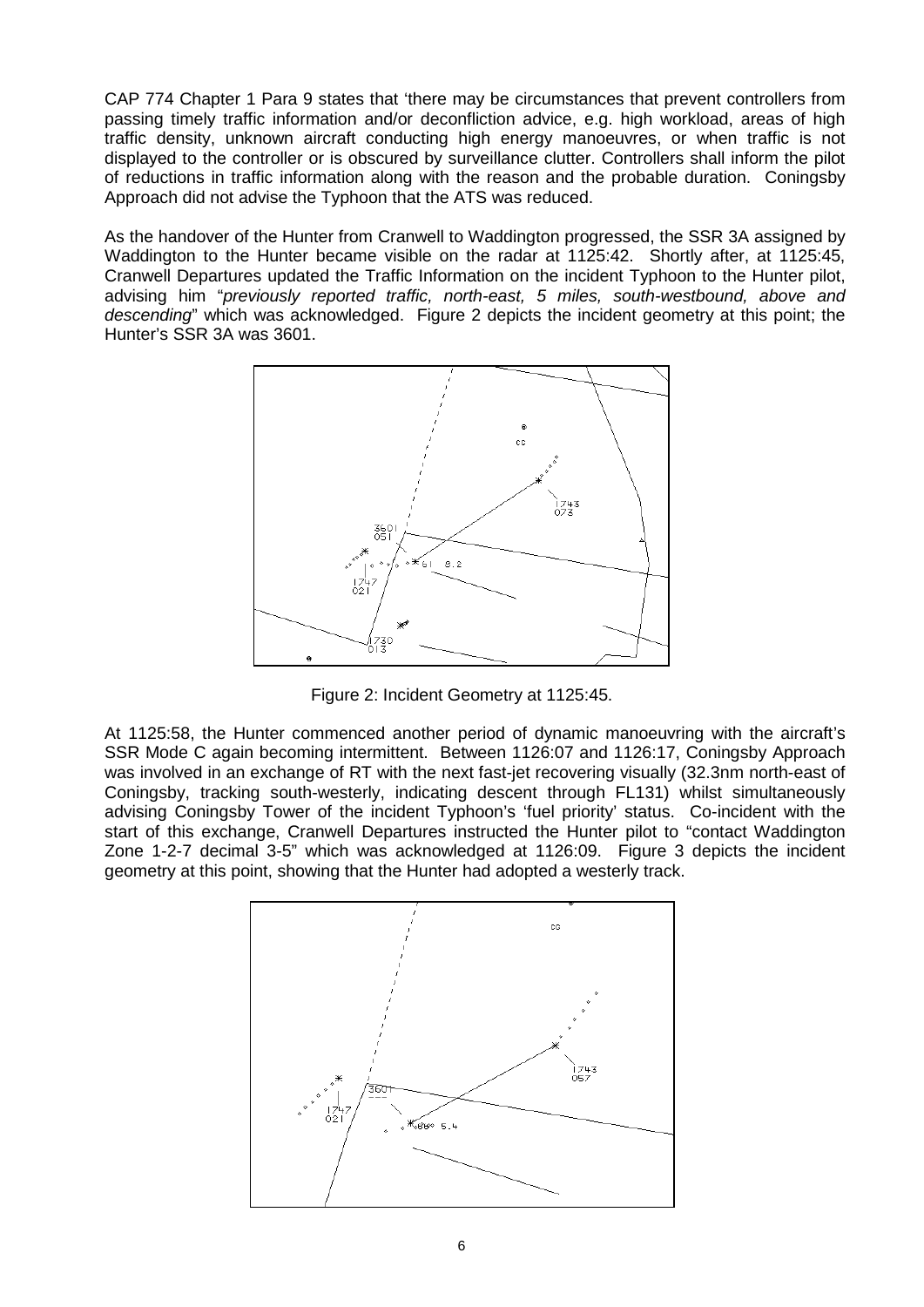### Figure 3: Incident Geometry at 1126:06.

At 1126:18, as Coningsby Approach advised Coningsby Tower that the incident Typhoon was 'fuel priority', the Hunter adopted an easterly track with no SSR Mode C information displayed. No other communication is recorded on the Coningsby Approach control position until after the CPA. Figure 4 depicts the incident geometry at this point



Figure 4: Incident Geometry at 1126:18.

At 1126:34, the Hunter's SSR Mode C becomes visible on the radar replay, 1nm south-west of the incident Typhoon, indicating FL44 with the aircraft maintaining its easterly track; the Typhoon was tracking south-westerly, indicating descent through FL44 with a rate-of-descent of approx 3000fpm. The incident Typhoon pilot reported 'regaining VMC below cloud at 4500ft' and sighting the Hunter around 4 secs later at a range of approx 1-1½nm. Assessing that the Hunter was on an 'apparent collision course', they initiated avoiding action by bunting from 5° to 20° nose down. The evidence of this bunt was clear on the next sweep of the radar at 1126:38, showing that the Typhoon's rate-of-descent had increased to approx 9000fpm; Figure 5 depicts the incident geometry at this point. The CPA occurred between sweeps of the radar at approx 1126:39, as the Hunter 'flew approx 500-600 ft above' the Typhoon. The Typhoon pilot then advised Coningsby Approach of the Airprox.

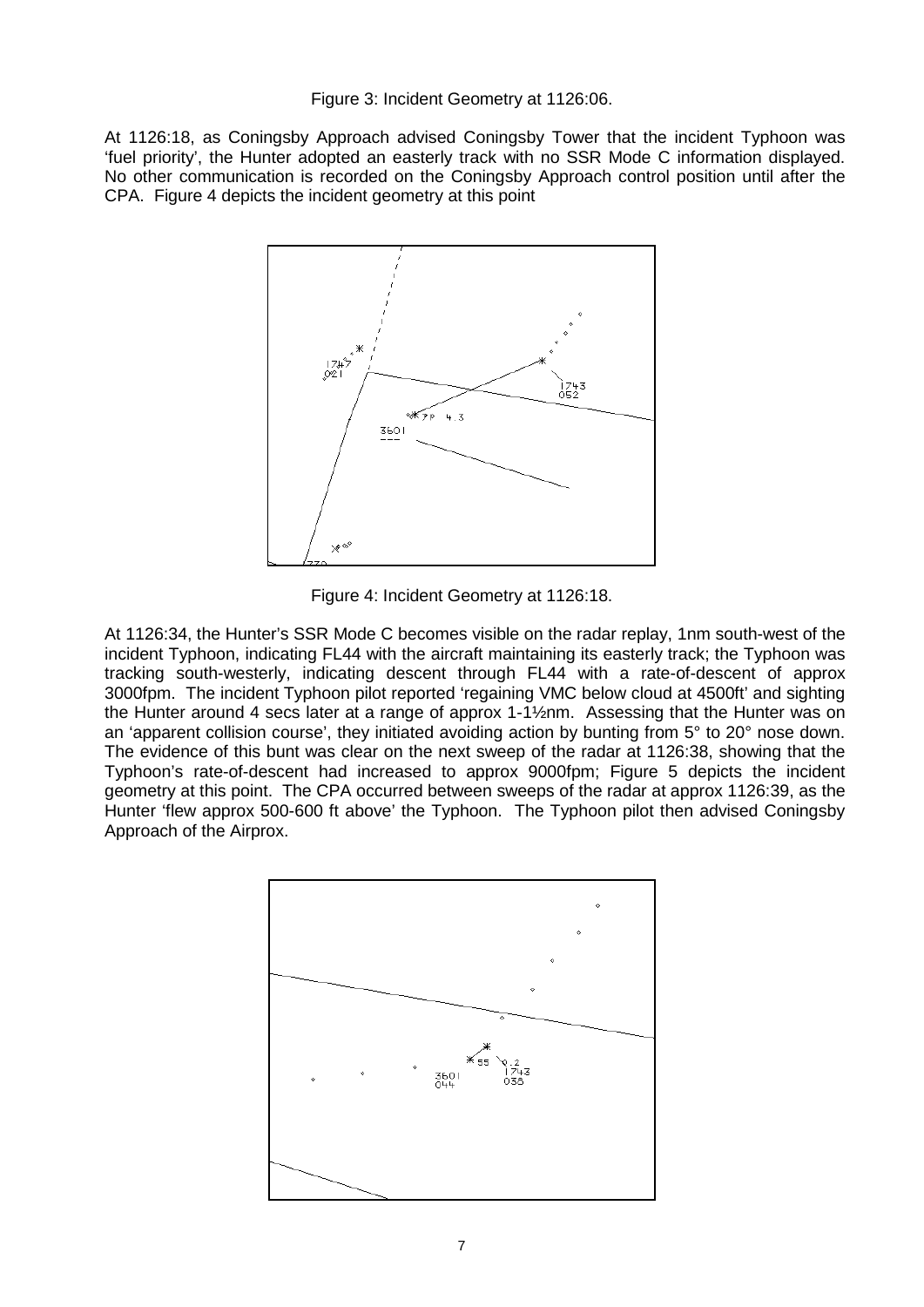### Figure 5: Incident Geometry at 1126:38.

Following the handover from Cranwell to Waddington, the Hunter first contacted Waddington Zone at 1126:39, 30 secs after leaving Cranwell's frequency, and was immediately given Traffic Information on the Typhoon. The Hunter's pilot acknowledged the Traffic Information, replying that they were "good visual and good V-M-C, we saw each other very early."

Coningsby Approach made a frank admission in his report that he did not pass Traffic Information to the Typhoon on the Hunter, adding that after the pilot had advised them of the Airprox, they rotated the SSR labels on their surveillance display and 'could then clearly see a Waddington SSR code'. It is clear that Coningsby Approach had sighted the Hunter on their surveillance display earlier in the incident sequence; however, this did not translate into them passing Traffic Information to the Typhoon. This may have been caused by workload related Human Factors, through their effect on memory or attentional capacity, or it may simply have been that Coningsby Approach was engaged in administrative tasks that distracted them from the surveillance display, missing the point at which the Hunter adopted an easterly track into conflict. Moreover, once the Hunter was on that easterly track, given Coningsby Approach's comment on the orientation of the SSR labels on their surveillance display and the range scale that that display would have been set to, it would have been difficult to have detected the Hunter.

In terms of Coningsby Approach's operation in the band-boxed control position, it is reasonable to argue that the situation was being managed and that Coningsby ATC had been affected by the early return of Station based aircraft. The Coningsby Supervisor was actively supporting Approach in making 'multiple liaison calls' and opening the Director position and, given that the unrelated fast-jet was completing its final RTC, the decision for this aircraft to remain on Coningsby Approach's frequency was understandable. The remainder of the traffic in receipt of an ATS from Coningsby Approach was 'typical' Approach traffic and thus the band-boxing itself may not have been a contributory factor.

Waddington Zone were unable to affect the outcome of the Airprox given that the Hunter pilot only established RT contact with them after the CPA. From Cranwell Departures' perspective, they provided timely and relatively accurate Traffic Information to the Hunter and, given that the Hunter had adopted a westerly track as Departures finalised the aircraft's handover to Waddington, they understandably did not provide a further update to that Traffic Information. Notwithstanding, the liaison between Cranwell and Coningsby ATC did have a part to play in this incident. Whatever the source of the misunderstanding regarding Coningsby's ability to provide an ATS to the Hunter, whilst the Hunter received Traffic Information on the Typhoon, had Coningsby ATC been providing ATS to the Hunter, or had the 2 units conducted landline liaison over the Hunter's intentions, then Coningsby ATC would have had greater situational awareness of its flight profile. Given the level of liaison normally conducted between Cranwell and Coningsby ATC, it was surprising that in this instance, Traffic Information was neither passed by Cranwell, nor sought by Coningsby ATC.

### **OBSERVATION**

BM SPA noted that MMATM Chapter 11 Para 26 states that 'when the prevailing circumstances suit the use of only approximate level information (ie slightly above/below, above/below, well above/below), the following may be used as guidance:

- a. Slightly above/below vertical difference up to 1000ft.
- b. Above/below vertical difference of between 1000 ft and 3000ft.
- c. Well above/below vertical difference exceeding 3000ft (such information would normally be irrelevant but could be of importance, eg, if a high rate of climb or descent is involved)'.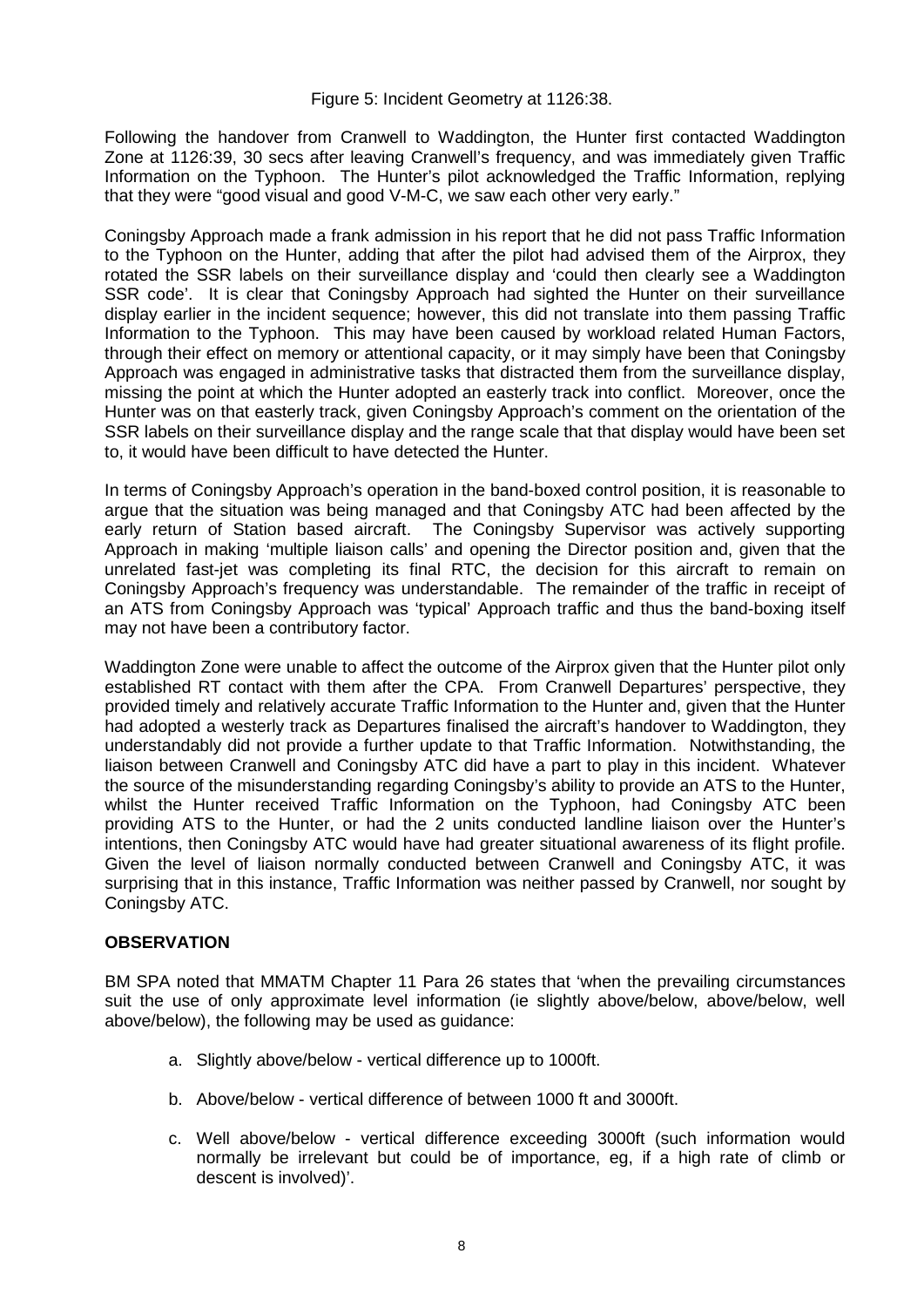However, the MMATM does not give examples of circumstances in which only approximate level information may be used or useful. Moreover, this reference is at odds with CAP 413 Chapter 5 Para 1.6 which provides the phraseology that 'should' be used 'whenever practicable' and it is noteworthy that the guidance within the MMATM is not incorporated within CAP 493. BM SPA have requested that the MAA review the content of MMATM Chapter 11 Para 26 to determine whether this guidance remains extant, in the light of CAP 413.

## **Comments**

## **HQ Air Command**

A misunderstanding on the readiness of Coningsby to provide any type of ATS led to the Hunter being passed TI by 2 alternative agencies, adding to the liaison workload underway in the Coningsby radar room. That said, there is a question as to how well the Hunter pilot assimilated the TI passed, given that the ac continued manoeuvring with the reported traffic (incident Typhoon) continuing to close. The fuel priority for the incident Typhoon would have encouraged the most expeditious recovery but this should not influence the type of ATS requested in the pursuit of adequate deconfliction. The subsequent Airprox appears to have been the result of many supposedly trivial factors combining, fortunately without any more serious consequences.

### **Summary**

This incident occurred 11.2nm north-east of RAF Coningsby between a Typhoon and a Hunter (operating on the civil register). The Typhoon was recovering from EGD 323C to Coningsby RW25 on a visual recovery and was in receipt of a Traffic Service from Coningsby Approach. The Hunter was general handling northeast of Coningsby prior to conducting a practice diversion at RAF Waddington and in receipt of a Traffic Service from Cranwell Departures.

## **PART B: SUMMARY OF THE BOARD'S DISCUSSIONS**

Information available included reports from the pilots of both ac, transcripts of the relevant RT frequencies, radar photographs/video recordings, reports from the air traffic controllers involved and reports from the appropriate ATC and operating authorities.

This Airprox generated a great deal of debate as it was agreed that all of the parties involved could have taken some action which would have broken or controlled the incident sequence. The Board first discussed the actions of the Typhoon pilot and noted that, despite the fact that the cloud layer was relatively thin, given the amount of traffic in the area he could have helped himself by requesting updated Traffic Information, or an upgrade to a Deconfliction Service, before descending through cloud. This might have then prompted the Coningsby Approach controller to check the area around the Typhoon more thoroughly, and he may have noticed the Hunter at that point. Given that the Typhoon pilot subsequently declared Fuel Priority, Board members opined that he may have been focussed on managing his fuel and flying an efficient approach at the time, and that this may have influenced his decision on ATS selection.

Turning to the actions of ATC, it was noted that the Coningsby Approach controller had reported honestly that he had not seen the Hunter's radar return and, consequently, had not passed Traffic Information on it to the Typhoon Pilot; the Board felt that this was a contributory factor, especially because early Traffic Information might have allowed the Typhoon pilot the option of attempting to use his radar to look for the Hunter. Over and above this individual lapse, the Board agreed that a key element of this Airprox had been ineffective communication between the Coningsby and Cranwell ATC units. The Board agreed that, whilst these units frequently communicate and co-ordinate very effectively in this busy airspace, on this occasion several members of both teams had had the opportunity to see and resolve the confliction on radar but had not done so. In addition, the Board noted that several of the controllers involved could have controlled the situation more strongly; Cranwell Departures could have strongly encouraged the Hunter pilot to operate in a more suitable area for GH, the Cranwell Supervisor could have questioned the perception that Coningsby did not